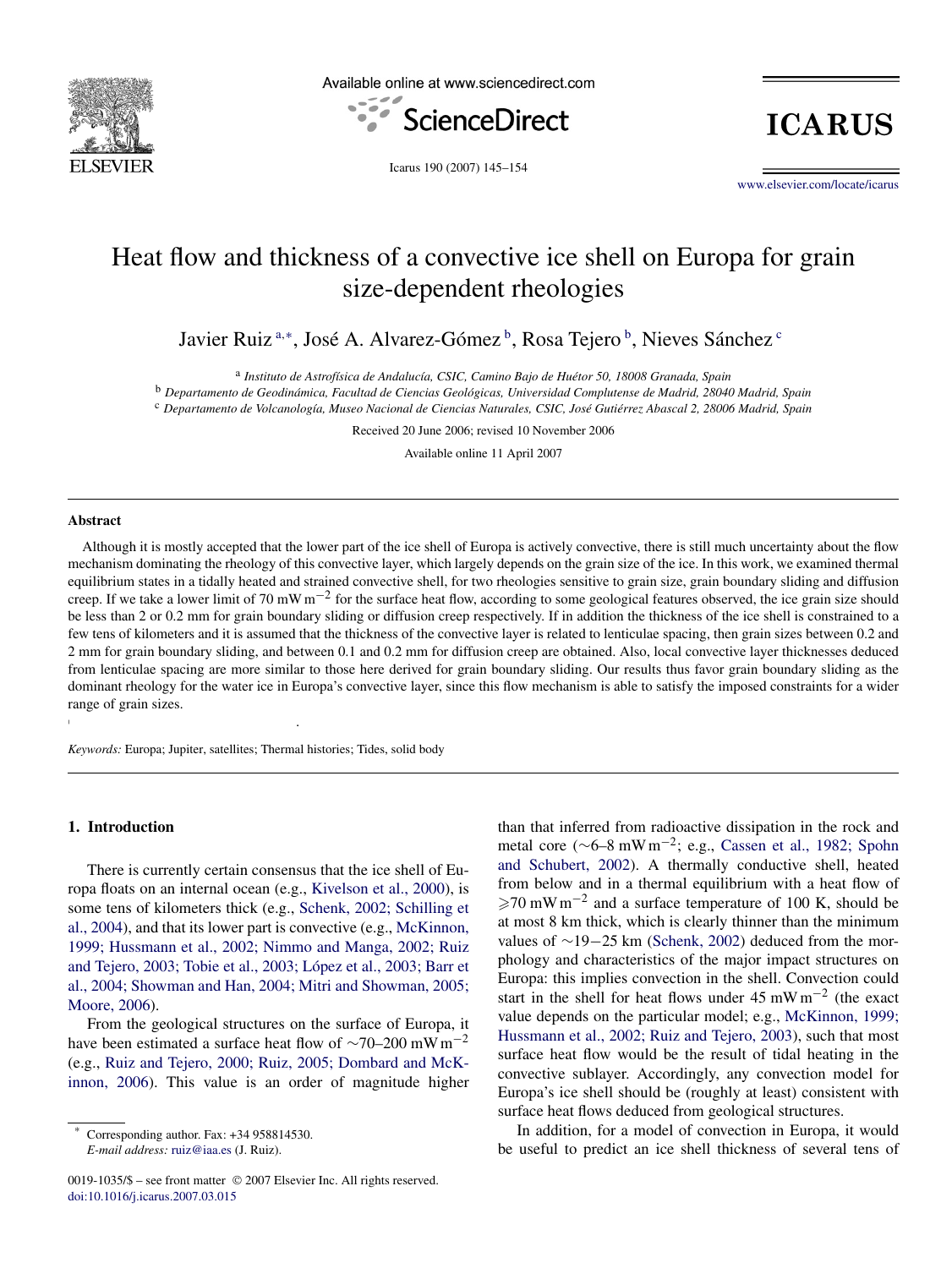<span id="page-1-0"></span>kilometers at most, given that this would be consistent with the minimum thickness inferred from impact craters [\(Schenk,](#page-9-0) [2002\)](#page-9-0), and with the ∼20 km of depth until the internal ocean suggested by the magnetic evidence [\(Schilling et al., 2004\)](#page-9-0). If it is admitted that the origin of the areas of microchaos and features known as lenticulae (including domes, pits and dark spots) is related to diapirs from a convective layer (e.g., [Pappalardo et](#page-9-0) [al., 1998; Nimmo and Manga, 2002; Sotin et al., 2002\)](#page-9-0), a shell several kilometers thick would also be consistent with the thickness of the convective layer of ∼7–18 km proposed from their spacing [\(Spaun et al., 2004\)](#page-9-0). Note that all the thicknesses mentioned herein could vary locally.

One of the main uncertainties in the works that investigate convection in the ice shell of Europa arises from water ice rheology. Indeed, ice flow is a complex phenomenon involving several deformation mechanisms (e.g., [Duval et al.,](#page-8-0) [1983; Weertman, 1983; Budd and Jacka, 1989; Durham and](#page-8-0) [Stern, 2001; Goldsby and Kohlstedt, 2001\)](#page-8-0), both Newtonian (such as volume and grain boundary diffusion creep) and non-Newtonian (dislocation creep, grain boundary sliding and basal slip), which contribute to different extents depending on the temperature, the applied stress and grain size. Grain boundary sliding is the observed flow mechanism that should be dominant in the conditions in the convective layer of the Europa's shell [\(Pappalardo et al., 1998; McKinnon, 1999\)](#page-9-0), although basal slip [\(Duval and Montagnat, 2004\)](#page-8-0), and even a role for dislocation creep [\(Durham and Stern, 2001\)](#page-8-0), have also been proposed. Newtonian flow of water ice has not been experimentally observed, but it could possibly be important (maybe dominant) in the low stress and strain rate environment typical of planetary convective layers. In fact, many authors prefer to use a Newtonian viscosity [\(Hussmann et al., 2002; Tobie et al., 2003;](#page-9-0) [Showman and Han, 2004; Mitri and Showman, 2005\)](#page-9-0) to investigate convection in the ice shell of Europa.

In this work, we explore thermal equilibrium states in a convective shell tidally heated and strained for grain boundary sliding and volume diffusion creep, as a function of a reasonable range of grain sizes. Our objective is to compare the obtained values of heat flow, thickness of the actively convective layer, thickness of the stagnant lid, and total thickness of the ice shell obtained for both flow mechanisms. The consistency between the results and the available information about these parameters should provide insights regarding the dominant flow mechanism and the probable range of grain sizes in the convective layer. In the work by [Ruiz and Tejero \(2003\),](#page-9-0) this kind of analysis was made to several temperature-dependent regimes of grain boundary sliding and dislocation creep, and grain sizes of 0.1 and 1 mm (for grain boundary sliding, since dislocation creep is insensitive to grain size). Since the calculations are performed for a range of grain size, we should be able to identify tendencies, dues to the variation of this parameter, on the state of a convective shell for grain size-sensitive rheologies. Local variations in the state of the ice shell according to local variations in temperature and tidal strain are also analyzed.

## **2. Steady-state, tidally heated, convection in the ice shell**

Convection in the outer shell of icy satellites operates in the stagnant lid regime (e.g., [McKinnon, 1998; Freeman et al.,](#page-9-0) [2006\)](#page-9-0), in which a cold and essentially immobile lid develops above the actively convective sublayer. Although the viscosity contrast across the entire ice shell can be very large, the viscosity variation within the convective sublayer is typically of one order of magnitude (see [Grasset and Parmentier, 1998,](#page-9-0) and references therein). [Grasset and Parmentier \(1998\)](#page-9-0) have shown that convective parameterization laws derived for constant viscosity convection are applicable if the boundary conditions are properly defined. In fact, this procedure has been previously used for the case of icy satellites (e.g., [Hussmann et](#page-9-0) [al., 2002, 2006;](#page-9-0) [Ruiz and Tejero, 2003\)](#page-9-0). This is useful for Europa, because tidal heating is strongly temperature-dependent [\(Ojakangas and Stevenson, 1989\)](#page-9-0), and it is largely restricted to the warmest ice. In these conditions, tidal heating is negligible in the stagnant lid, which can be treated separately [\(Hussmann](#page-9-0) [et al., 2002; Ruiz and Tejero, 2003\)](#page-9-0). However, parameterizations for internally heated stagnant lid convection considering the same heating rate in both the stagnant lid and the convective sublayer are not a good analogous for the case of the ice shell of Europa.

Thus, here we consider a steady-state convective layer heated from within, [Schubert et al. \(2001\)](#page-9-0) find the relation

$$
\Theta = \frac{k(T_i - T_t)}{Hb_c^2} = 1.70Ra_{\text{H}}^{-1/4},\tag{1}
$$

where  $\Theta$  is the dimensionless temperature ratio,  $k$  is the thermal conductivity, *Ti* is the temperature of the well-mixed convective interior,  $T_t$  is the temperature of the top of the convective layer, *H* is the volumetric heating rate,  $b_c$  is the thickness of the actively convective layer, and  $Ra_H$  is the Rayleigh number defined for an internally heated layer,

$$
Ra_{\rm H} = \frac{\alpha \rho g H b_c^5}{k \kappa \eta_i},\tag{2}
$$

where, in turn,  $\alpha$  is the thermal expansion coefficient,  $\rho$  is the density, *g* is the gravity (1.31 m s<sup>-2</sup> for Europa),  $\kappa$  is the heat diffusion coefficient,  $k$  is the thermal conductivity, and  $\eta_i$  is the effective viscosity calculated for  $T = T_i$ . Several terms of Eqs. (1) and (2) are functions of temperature. Thus,  $k = k_0 T^{-1}$ ,  $\alpha = \alpha_0 T$ , and  $\kappa = \kappa_0 T^{-2}$ , where the constants are 567 W m<sup>-1</sup> [\(Klinger, 1980\)](#page-9-0), and  $\alpha_0 = 6.24 \times 10^{-7} \text{ K}^{-2}$ and  $\kappa_0 = 9.1875 \times 10^{-2} \text{ m}^2 \text{ K}^2 \text{ s}^{-1}$  [\(Kirk and Stevenson, 1987\)](#page-9-0); these functions are calculated for  $T = T_i$ , since most of the convective layer is nearly isothermal. In turn, ice density varies slightly with temperature and pressure (e.g., [Lupo and Lewis,](#page-9-0) [1979\)](#page-9-0), yet adopting a constant value does not alter the results significantly; here this value is taken as 930 kg m<sup> $-3$ </sup>. The heat flow out of the convective layer can be obtained by combining Eqs. (1) and (2)

$$
F_c = Hb_c = 0.49k \left[ \frac{\alpha \rho g (T_i - T_l)^4}{\kappa \eta_i} \right]^{1/3}.
$$
 (3)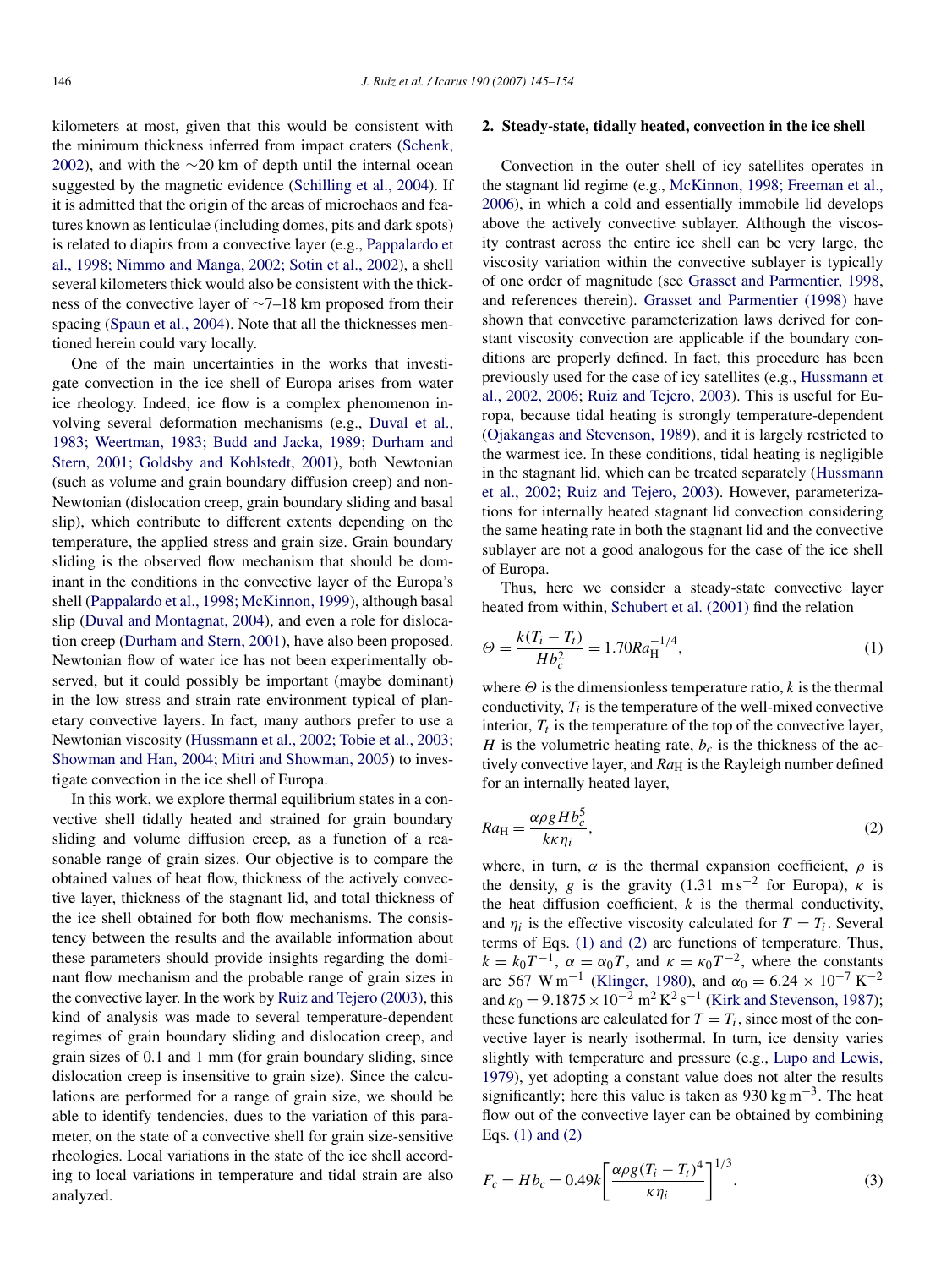<span id="page-2-0"></span>To adequately define the temperature at the top of the convective layer, in order to use isoviscous convection equations for the convective sublayer, we use the relation [\(Grasset and Par](#page-9-0)[mentier, 1998\)](#page-9-0)

$$
T_t = T_i - 2.23 \frac{RT_i^2}{Q},\tag{4}
$$

where *Q* is the activation energy for creep deformation determining the viscosity.

Equations  $(1)$ – $(3)$  work if the convective layer is only heated from within, and so a lower boundary layer does not exist. However, Europa's ice shell must also be heated from below by tidal and radioactive heating in the rocky core. In a layer heated both from within and below, the general pattern of heat transfer would not be very different to that occurring in a layer heated from within [\(Sotin and Labrosse, 1999\)](#page-9-0), but there is a lower boundary layer. Moreover, if the lenticulae have effectively formed related to convective processes it is necessary the presence of a lower boundary layer to nucleate thermal plumes. There is not a parameterized formulation for a convective layer heated from within and from below. Here we take into account the effect of the presence of the lower boundary layer in the temperature of the well-mixed convective interior using (see, for example, [Deschamps and Sotin, 2001\)](#page-8-0)

$$
T_i \approx \left(\frac{Q^2}{4R^2} + \frac{QT_b}{R}\right)^{1/2} - \frac{Q}{2R},\tag{5}
$$

where  $T_b$  is the temperature at the shell base, given by the water ice melting point, which depends on pressure *P* as [\(Chizhov,](#page-8-0) [1993\)](#page-8-0)

$$
T_b = 273.16 \left( 1 - \frac{P \text{ (MPa)}}{395.2} \right)^{1/9}.
$$
 (6)

The pressure at the ice shell base is given by *ρgb*, where *b* is the total shell thickness. The stagnant lid, which is thermally conductive and heated from below, contributes to the total ice shell thickness. For a temperature-dependent thermal conductivity the thickness of the stagnant lid is

$$
b_{\rm sl} = \frac{k_0}{F_c} \ln\left(\frac{T_t}{T_s}\right),\tag{7}
$$

where  $T_s$  is the surface temperature.

Finally, to calculate tidal heating rates, we assume that under tidal stresses ice behave like a viscoelastic (Maxwell) material: thus, the tidal volumetric dissipation rate can be calculated according to [\(Ojakangas and Stevenson, 1989\)](#page-9-0)

$$
H = \frac{2\eta \dot{\varepsilon}^2 \mu^2}{\mu^2 + \omega^2 \eta^2},\tag{8}
$$

where *η* is the viscosity, *ε*<sup> $i$ </sup> is the strain rate,  $\mu = 4 \times 10^9$  Pa is the ice rigidity,  $\omega$  is the frequency of the forcing, which can be equated with Europa's mean motion,  $2.05 \times 10^{-5}$  rad s<sup>-1</sup>. We take  $H = H_i$ , which somewhat overestimates tidal dissipation within the upper boundary layer (where temperatures are lower than  $T_i$ ). But the contribution of the lower boundary layer (where temperatures are higher than  $T_i$ ) is not calculated, which, in turn, somewhat underestimates total tidal heating. We thus consider our tidal dissipation rate calculations to be representative for the convective layer. Moreover, although a certain amount of heat enters the ice shell from below the method here described can be used as an approximation, since surface heat flow of Europa must be mostly generated in the warm ice of the convective sublayer [\(Ruiz, 2005\)](#page-9-0).

We calculated shell structure and heat flow by simultaneously solving Eqs. [\(3\)–\(8\).](#page-1-0) The total ice shell thickness is taken as  $b = b_{s1} + b_c$  in Eq. (6). Heat transfer through the lower boundary layer is difficult to describe in a simple way (e.g., [Sotin and Labrosse, 1999; Nimmo and Stevenson, 2000\)](#page-9-0), although this transfers heat principally by conduction, and thus its thickness is dependent on heat flow at the base of the ice shell. This heat flow is very difficult to estimate, but it should be at least equal to the radiogenic contribution from the rocky core. For a basal heat flow of 6−8 mW m−<sup>2</sup> a reasonable upper limit for the lower boundary layer thickness can be obtained, which, for typical temperatures in the well-mixed interior, is  $\leq 4$  km [\(Ruiz and Tejero, 2003\)](#page-9-0). So, including the lower boundary thickness in Eq. (6) causes a difference in calculating  $T_b$  no greater than one degree, and therefore does not imply substantial variation in calculating  $F_c$  and  $b_c$  [\(Ruiz and Tejero, 2003\)](#page-9-0).

There are two effects that parameterized convective models cannot to address. Temperature-dependent tidal heating could vary by a factor 4 across the convective sublayer, including potential hot and cold plumes (e.g., [Tobie et al., 2003;](#page-9-0) [Mitri and Showman, 2005\)](#page-9-0), whereas Eqs. [\(1\)–\(3\)](#page-1-0) are appropriate for homogeneous heat dissipation rates. The grain size could similarly be heterogeneous in the ice shell, due to variations in ice contaminants or to differential temperature-enhanced crystal growth or dynamical re-crystallization [\(Tobie et al., 2006;](#page-9-0) [Barr and McKinnon, 2006\)](#page-9-0). Although these effects can be incorporated to numerical models, parameterized formalisms have the advantage of more easily to explore of the influence of varying the rheology on the convective heat transfer. So, although it is worth to remind respective limitations, both kinds of methodologies should be considered as complementary.

## **3. Calculation of ice viscosity**

For grain sizes much larger than the grain boundary width, the viscosity for diffusion (Newtonian) creep can be calculated from

$$
\eta = \frac{d^2}{2B} \exp\left(\frac{Q}{RT}\right),\tag{9}
$$

where  $d$  is the grain size,  $Q$  is the activation energy for creep deformation,  $R = 8.3145$  J mol<sup>-1</sup> K<sup>-1</sup> is the gas constant, and *T* is the absolute temperature, and

$$
B = \frac{42V_m D_{\text{ov}}}{3RT},\tag{10}
$$

where in turn  $V_m$  is the molar volume and  $D_{\text{ov}}$  is the volume diffusion pre-exponential coefficient. Diffusion creep has not been experimentally observed in water ice, although [Goldsby](#page-8-0) [and Kohlstedt \(2001\)](#page-8-0) proposed a theoretical flow law for this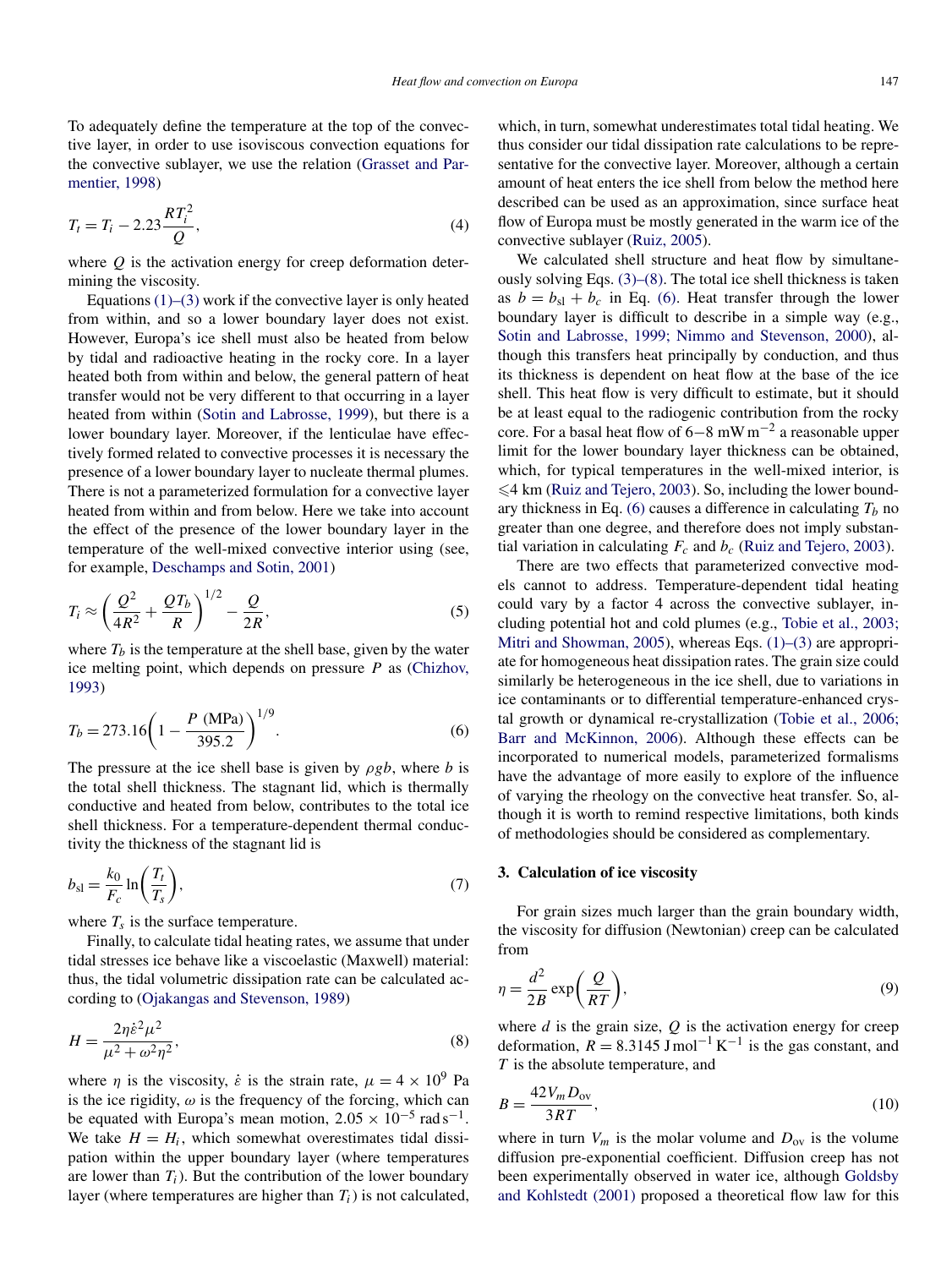<span id="page-3-0"></span>deformation mechanism based on the values of the constants involved. These values are  $Q = 59.4 \text{ kJ} \text{ mol}^{-1}$ ,  $V_m = 1.97 \times$  $10^{-5}$  m<sup>3</sup>, and  $D_{\text{ov}} = 9.1 \times 10^{-4}$  m<sup>2</sup> s<sup>-1</sup> (see [Goldsby and](#page-8-0) [Kohlstedt, 2001,](#page-8-0) and references therein).

On the other hand, the viscosity of a non-Newtonian material can be calculated from the strain rate according to the equation

$$
\eta = \frac{1}{3} \left( \frac{d^p}{A \dot{\varepsilon}^{n-1}} \right)^{1/n} \exp\left( \frac{Q}{nRT} \right),\tag{11}
$$

where *p*, *A*, and *n* are experimentally established constants depending on the creep mechanism; for grain boundary sliding,  $Q = 49 \text{ kJ} \text{mol}^{-1}$ ,  $A = 3.9 \times 10^{-3} \text{ MPa}^{-n} \text{m}^p \text{ s}^{-1}$ ,  $p = 1.4$ , and  $n = 1.8$  [\(Goldsby and Kohlstedt, 2001\)](#page-8-0). The flow of a non-Newtonian material is dependent on both magnitude and direction of applied stresses. If mean tidal strain rates are used in Eq. (11), a non-Newtonian viscosity related to tidal stresses,  $\eta_{tidal}$ , is obtained. In the ice shell of Europa convective stresses are significantly less than fluctuating tidal stresses. [McKinnon](#page-9-0) [\(1999\)](#page-9-0) has shown that in these conditions an average effective viscosity can be calculated from

$$
\eta_{\text{eff}} = \eta_{\text{tidal}} n^{-1/2},\tag{12}
$$

according to [McKinnon \(1999\),](#page-9-0) this average effective viscosity may be treated as Newtonian, and therefore it can be used in Eqs. [\(2\), \(3\), and \(7\).](#page-1-0)

# **4. Heat flow and layers thicknesses**

In this section, we calculate the convective heat flow, the thickness of the actively convective layer, the thickness of the stagnant lid, and the whole thickness of the ice shell, as a function of grain size. The surface temperature is taken as 100 K, a value considered as representative of the mean temperature at Europa's surface (e.g., [Ojakangas and Stevenson, 1989\)](#page-9-0).

Elastic tidal strain rates in the ice shell of Europa were estimate by [Ojakangas and Stevenson \(1989\)](#page-9-0) to be between  $1.2 \times 10^{-10}$  s<sup>-1</sup> at the sub- and anti-jovian points and 2.5  $\times$  $10^{-10}$  s<sup>-1</sup> close to the poles. [Ojakangas and Stevenson \(1989\)](#page-9-0) argued that these values are independent of the rheology considered, since a thin shell must adopt the hydrostatic figure of the fluid beneath it. Similarly, [Tobie et al. \(2003\)](#page-9-0) found, for a viscoelastic rheology, slightly slower tidal strain rates between 1 and  $2 \times 10^{-10}$  s<sup>-1</sup>. In our calculations we use end member tidal strain rates of 1 and  $2.5 \times 10^{-10}$  s<sup>-1</sup>, such that the range of strain rates is overestimated.

For grain size, we selected a range between 0.1 and 10 mm. This interval comprises the values generally used for the ice shell of Europa [\(Pappalardo et al., 1998; Ruiz and Tejero, 2000;](#page-9-0) [Dombard and McKinnon, 2006\)](#page-9-0). Based on polar glacial ice observations, a grain size smaller than 0.1 mm is unlikely [\(McKinnon, 1999\)](#page-9-0), at least if there are no impurities limiting crystal growth. For tidal stresses and grain sizes greater than 10 mm the dominant flow mechanism should be dislocation creep (see [Durham and Stern, 2001\)](#page-8-0), not considered in this work. Finally, grain size values must be taken as averages, since this parameter could be very heterogeneous both vertically and horizontally [\(Tobie et al., 2006; Barr and McKinnon, 2006\)](#page-9-0).

Fig. 1 shows that convective heat flow diminishes with increasing grain size for both grain boundary sliding and diffusion creep, although it is more pronounced for the later flow mechanism. The dependence of the heat flow on the tidal strain rate is relatively limited. Taking 70 mW  $m^{-2}$  as a reasonable lower limit for the heat flow of Europa [\(Ruiz, 2005;](#page-9-0) see also [Dombard](#page-8-0) [and McKinnon, 2006\)](#page-8-0), it may be noted that diffusion creep only satisfies this condition for grain sizes less than 0.2 mm, while grain boundary sliding yields results appropriate for grain sizes under 2 mm.

Fig. 2 indicates how for both flow mechanisms, the curves for the thickness of the convective in terms of grain size, layer has a minimal value, which depends on the strain rate. Also, faster strain rates imply thicker convective layers. The curves for grain boundary sliding are smoother. If it is accepted that lenticulae spacing is a reasonable indicator of the thickness of the convective layer, this thickness should not exceed ∼20 km.



Fig. 1. Convective heat flow show in terms of the grain size. DiffC and GBS and indicates diffusion creep and grain boundary sliding, respectively. Black and gray curves show results for  $\dot{\epsilon} = 10^{-10} \text{ s}^{-1}$  and  $\dot{\epsilon} = 2.5 \times 10^{-10} \text{ s}^{-1}$ , respectively.



Fig. 2. Convective layer thickness in terms of the grain size. DiffC and GBS and indicates diffusion creep and grain boundary sliding, respectively. Black and gray curves show results for  $\dot{\varepsilon} = 10^{-10} \text{ s}^{-1}$  and  $\dot{\varepsilon} = 2.5 \times 10^{-10} \text{ s}^{-1}$ , respectively.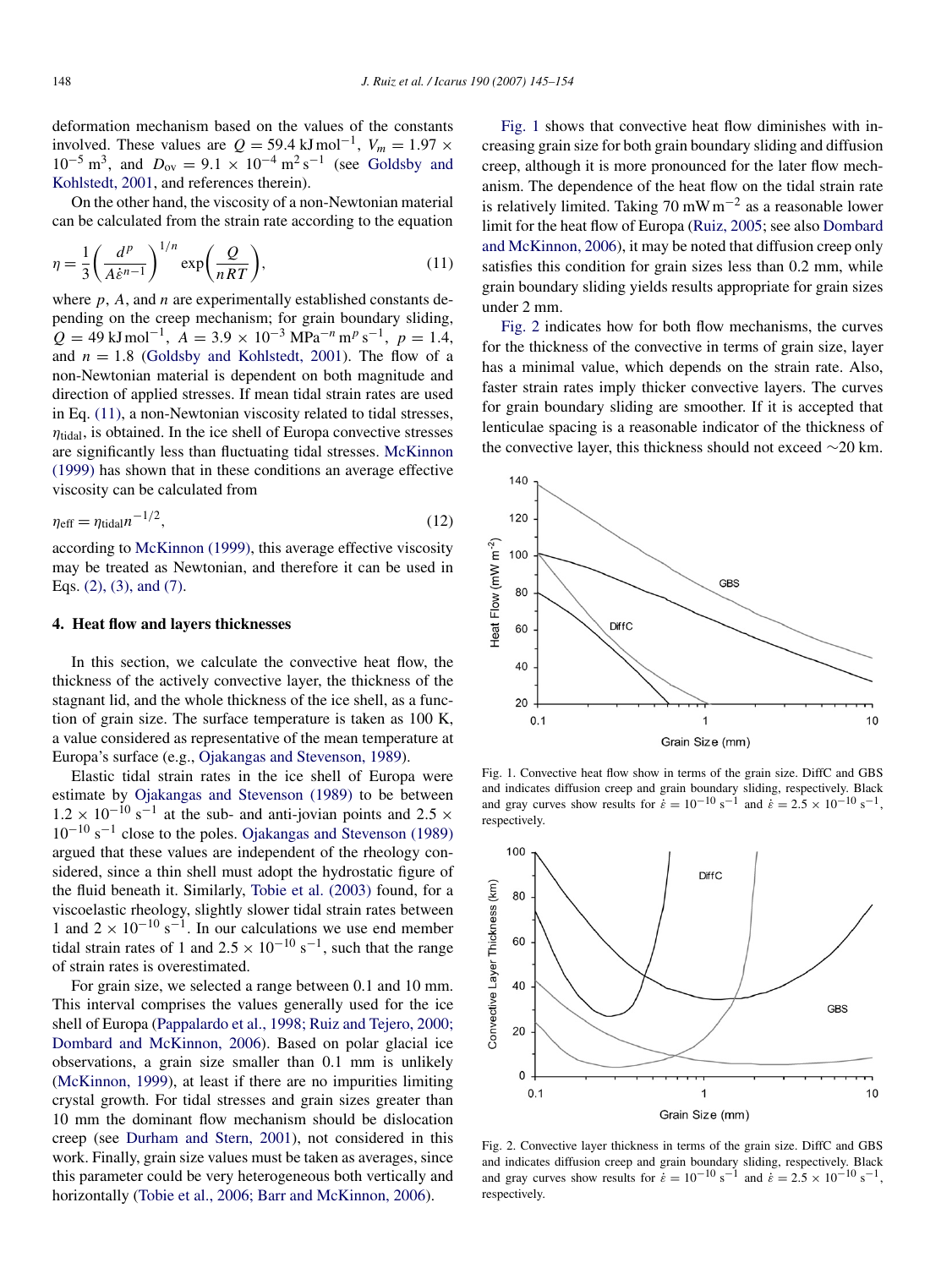<span id="page-4-0"></span>For grain boundary sliding, this condition is fulfilled for grain sizes larger than 0.25 mm, while for diffusion creep, it only holds for sizes in the range between 0.12 and 1.1 mm, although it should be highlighted that this constraint is less solid than that imposed by heat flow. Fig. 3 shows the thickness of the stagnant lid, which is inversely related to the heat flow. Consequently, the stagnant lid is always thinner for grain boundary sliding.

Fig. 4 shows the total thickness of the shell calculated as  $b_{\rm sl} + b_c$ , as indicated in Section [2.](#page-1-0) Once again, the curves for grain boundary sliding are smoother as a consequence of the also smoother curves obtained, for this flow mechanism, for the thicknesses of both the convective layer and stagnant lid. It may be observed that the shell has a minimum thickness in (depending on the strain rate) ∼13–40 km for both rheologies, which is the consequence of the trend observed for the thickness of the convective layer, although slightly shifted towards smaller grain sizes. An ice shell no more than a few tens of kilometers thick is consistent with a broader range of grain sizes for grain boundary sliding. For example, a shell thinner than ∼30 km can be



Fig. 3. Stagnant lid thickness in terms of the grain size. DiffC and GBS and indicates diffusion creep and grain boundary sliding, respectively. Black and gray curves show results for  $\dot{\epsilon} = 10^{-10}$  s<sup>-1</sup> and  $\dot{\epsilon} = 2.5 \times 10^{-10}$  s<sup>-1</sup>, respectively.



Fig. 4. Total ice shell thickness in terms of the grain size. DiffC and GBS and indicates diffusion creep and grain boundary sliding, respectively. Black and gray curves show results for  $\dot{\epsilon} = 10^{-10}$  s<sup>-1</sup> and  $\dot{\epsilon} = 2.5 \times 10^{-10}$  s<sup>-1</sup>, respectively.

obtained for  $d \ge 2$  mm and  $d = 0.1 - 0.75$  mm for grain boundary sliding and diffusion creep, respectively.

It must be noted that the ice shell thickness cannot be thicker than  $\sim$  80–170 km, which is the total thickness of the outer water crust (liquid plus ice) suggested by Galileo flybys [\(Anderson](#page-8-0) [et al., 1998;](#page-8-0) see also [Kuskov and Kronrov, 2005\)](#page-9-0). For thicker shells the entire water crust should be solidified and the internal ocean would not exist, which is in disagreement with data provided by the Galileo magnetometer (see [Kivelson et al., 2000\)](#page-9-0). Complete freezing of the shell is therefore inevitable if the grain size is out of the range ∼0*.*02–2 mm for diffusion creep, or ∼7 µm–0*.*8 m for grain boundary sliding.

Collectively, our results obtain that for grain boundary sliding as the dominant rheology, a grain size between 0.25 and 2 mm is in good agreement with the available constraints. For diffusion creep, however, there is only a narrow range of situations compatible with such constraints, for grain sizes between 0.1 and 0.2 mm. In conclusion, our results favor grain boundary sliding as the dominant rheology in the convective layer of the ice shell of Europa, since this flow mechanism is capable of satisfying the requirements of heat flow, ice shell thickness and thickness of the actively convective layer for a clearly broader range of grain sizes.

Finally, the heat flow and convective layer thickness are relatively insensitive to the exact value of the surface temperature [\(Ruiz and Tejero, 2003\)](#page-9-0). The stagnant lid thickness (and hence the total ice shell thickness) is dependent on the surface temperature. This effect is important near the poles, where surface temperatures are close to ∼50 K. For a local surface temperature  $T_{s\text{(local)}}$ , the thickness of the stagnant lid must be increased, with respect to the value in Fig. 3, in an amount approximately equal to  $(k_0/F_c) \ln(100K/T<sub>s</sub>(local))$ . As an example, for  $F_c \ge 70$  mW m<sup>-2</sup> and  $T_{s(local)} = 50$  K, the stagnant lid is at most ∼6 km thicker than the corresponding value shown in Fig. 3. In any case, this is only important close to the poles, and therefore for the fastest strain rates. The same increasing is also applicable to the total ice shell thickness values shown in Fig. 4.

## **5. Local variations**

In this section we analyze local variations in the heat flow, the thickness of the actively convective layer, the thickness of the stagnant lid and the total shell thickness. For this purpose, we use tidal strain rates estimated by [Ojakangas and Stevenson](#page-9-0) [\(1989\)](#page-9-0) (see their Fig. 1), as a function of latitude and longitude. The range of strain rates in [Tobie et al. \(2003\)](#page-9-0) is similar, but these authors only give end-members values.

The surface temperature is calculated following the procedure of [Ojakangas and Stevenson \(1989\),](#page-9-0) but without taking into account the obliquity of the orbit, such that it depends on latitude according to (see also [Tobie et al., 2003\)](#page-9-0)

$$
T_s = \left[\frac{(1-A)(F_{\text{solar}})}{\sigma} \left(\frac{\cos \theta}{\pi}\right)\right]^{1/4},\tag{13}
$$

where  $\theta$  is the latitude, A is the albedo of the ice,  $F_{\text{solar}}$  is the solar flux at Jupiter's orbit, and  $\sigma = 5.67 \times 10^{-8} \text{ W m}^{-2} \text{ K}^{-4}$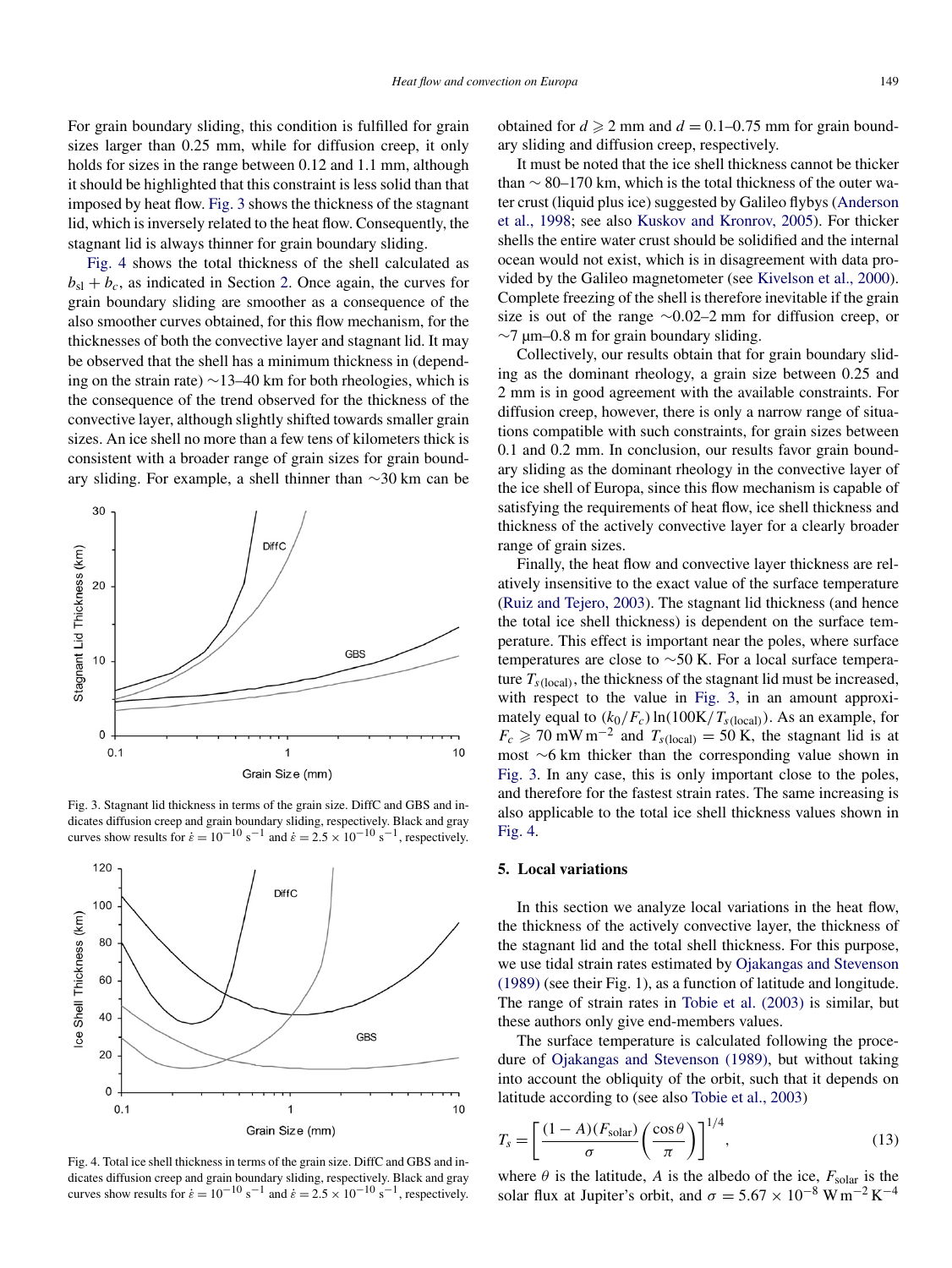is the Stefan–Boltzmann constant. We use  $A = 0.55$  [\(Spencer](#page-9-0) [et al., 1999\)](#page-9-0) and  $F_{\text{solar}} = 50.6 \text{ mW m}^{-2}$  (for solar constant and orbital parameters as in [de Pater and Lissauer, 2001\)](#page-8-0); herein Eq. [\(13\)](#page-4-0) can be written simply as

$$
T_s = 106.3 \cos^{1/4} \theta,\tag{14}
$$

this is in accordance with the equatorial and seasonal mean surface temperature of 106 K reported by [Spencer et al. \(1999\).](#page-9-0)

Calculations have been performed for grain sizes of 0.15 and 1 mm for diffusion creep and grain boundary sliding respectively. These values are within the ranges obtained in the previous section for the corresponding rheologies. Also, they give similar convective heat flows, what is useful for comparative purposes.

Results are shown in Figs. 5–8. General trends are relatively similar to these obtained for Newtonian viscosity in [Tobie et al.](#page-9-0) [\(2003\)](#page-9-0) (see their Fig. 12), because the dependence of tidal heating on the locally-dependent tidal straining, but concrete values are very different, as a consequence of our different treatment (including the imposition of satisfying constraints for heat flow and layer thicknesses). In Fig. 5 it can be seen that the total variation in convective heat flow is lower for diffusion creep (between 74 and 82 mW m<sup>-2</sup>) than for grain boundary sliding (between 70 and 83 mW m−2). The highest heat flows are obtained for high latitudes, where tidal strain rates are the faster (and hence tidal heating more intense); the lowest heat flows

are located in the sub- and anti-jovian points, where strain rates are slower [\(Ojakangas and Stevenson, 1989\)](#page-9-0).

The volumetric tidal heating rate is lower for diffusion creep and  $d = 0.15$  mm ( $H \approx 5 \mu W m^{-2}$ ) than for grain boundary sliding and  $d = 1$  mm ( $H \approx 8$  uW m<sup>-2</sup>). So, for diffusion creep the thickness of the convective layer, where tidal heating is generated, must be proportionally larger in order to equilibrate a similar heat flow, with local variations also larger; this effect is observed in [Fig. 6.](#page-6-0) [Fig. 7](#page-6-0) shows that local variations in stagnant lid thickness are little, due to the moderate variations in convective heat flow. As a consequence of the previously mentioned, variations in total thickness of the ice shell are larger for diffusion creep [\(Fig. 8\)](#page-7-0). Viscous flow of warm ice in the shell base would tend to smooth local variations in total thickness [\(Stevenson, 2000\)](#page-9-0), but it is not clear the importance of this process for an actively convective shell.

Currently there are not clear observational evidences on local variations in ice shell thickness. [Spaun et al. \(2004\)](#page-9-0) relate differences in lenticulae spacing with local variations in the thickness of the convective layer. Local trends proposed by these authors are generally consistent with both large-scale variations in ice shell thickness obtained by [\(Ojakangas and Steven](#page-9-0)[son, 1989\)](#page-9-0) (their model only takes into account thermal conduction, not convection), [Tobie et al. \(2003\),](#page-9-0) and this study [\(Fig. 8\)](#page-7-0), and with trends in variation of the convective layer thickness shown in [Fig. 7.](#page-6-0) Moreover, the absolute convective layer thicknesses here obtained for grain boundary sliding [\(Fig. 7b](#page-6-0)) are



Fig. 5. Maps of convective heat flow for (a) diffusion creep, and (b) grain boundary sliding. The calculations use latitude- and longitude-dependent strain rates after [Ojakangas and Stevenson \(1989\),](#page-9-0) and latitude-dependent surface temperatures as given by Eq. (14).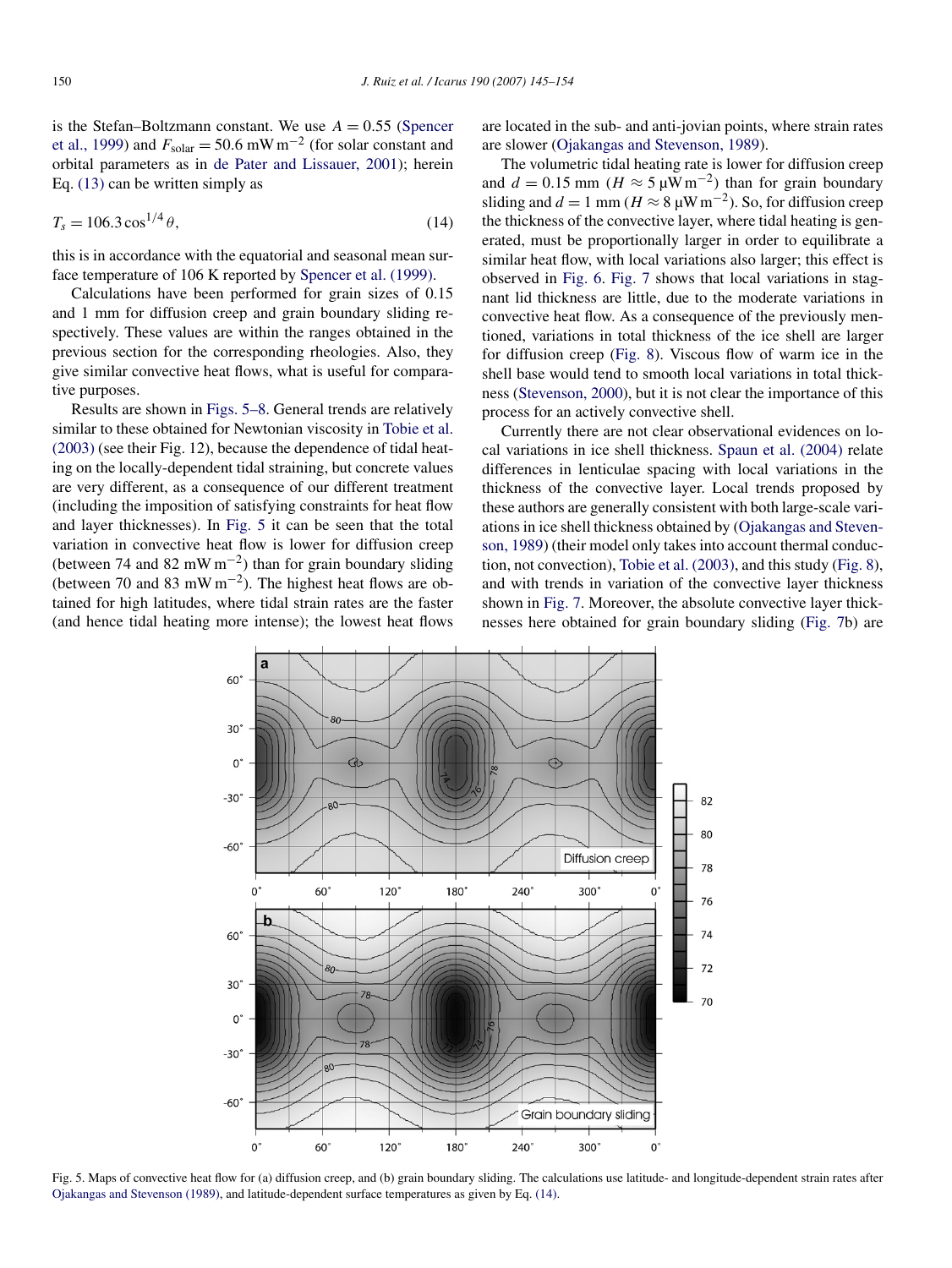

<span id="page-6-0"></span>

Fig. 6. Maps of convective layer thickness for (a) diffusion creep, and (b) grain boundary sliding. Strain rates and surface temperatures as in [Fig. 2.](#page-3-0)



Fig. 7. Maps of stagnant lid thickness for (a) diffusion creep, and (b) grain boundary sliding.boundary sliding and diffusion creep. Strain rates and surface temperatures as in [Fig. 2.](#page-3-0)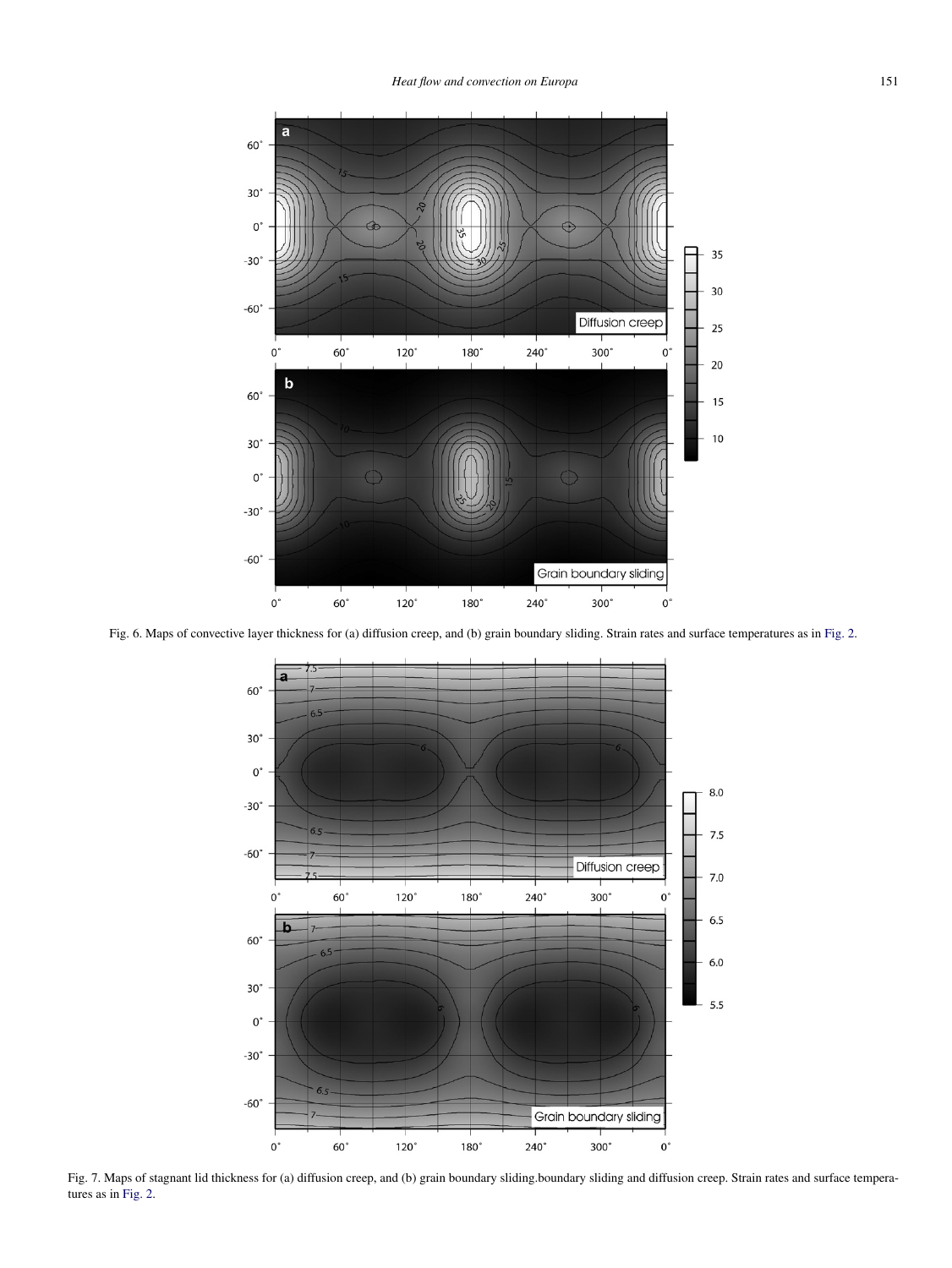<span id="page-7-0"></span>

Fig. 8. Maps of total ice shell thickness for (a) diffusion creep, and (b) grain boundary sliding. Strain rates and surface temperatures as in [Fig. 2.](#page-3-0)

more similar to those deduced from [Spaun et al. \(2004\)](#page-9-0) than the equivalent ones for diffusion creep [\(Fig. 7a](#page-6-0)). Fig. 8b shows that for grain boundary sliding and  $d = 1$  mm the ice shell could locally be thinner than 15 km, whereas [Schenk \(2002\)](#page-9-0) proposed a shell at least 19–25 km thick from the relation between size and depth in large impact structures. However, in the same figure it can be observed that the ice shell would be 24 and 20 km thick at the localization of Callanish (16 $\degree$  S, 26 $\degree$  E) and Tyre (34 $\degree$  N, 214◦ E), respectively, the largest impact structures on Europa, in good agreement with Schenk's results.

# **6. Discussion and conclusions**

Our results favor grain boundary sliding, respect to diffusion creep, as the dominant rheology in the actively convective layer of Europa's ice shell. In a previous work, [Ruiz and Tejero](#page-9-0) [\(2003\)](#page-9-0) showed that grain boundary sliding is more feasible than dislocation creep as the rheology of the convective layer. Thus, the comparison of our values for convective heat flow, and convective layer, stagnant lid and whole ice shell thicknesses with the available constraints is consistent with the extrapolation of experimental data on ice deformation to the conditions of the convective layer of Europa (see [Goldsby and Kohlstedt, 2001\)](#page-8-0). Our results also favor grain sizes in the range between 0.2 and 2 mm.

Previous works on Newtonian convection in the ice shell have also yielded results that can be easily fitted to requirements related to the thickness of the shell or convective layer, but they are difficult to reconcile with the constraints for the heat flow. Most of these predict heat flows in the range 20 to 70 mW m−<sup>2</sup> [\(Hussmann et al., 2002; Tobie et al., 2003;](#page-9-0) [Showman and Han, 2004; Mitri and Showman, 2005\)](#page-9-0), such that they are marginally consistent with the surface heat flows inferred for Europa from geological indicators (e.g., [Ruiz, 2005\)](#page-9-0). These models are useful for gain information about convective patterns, but they fix the viscosity of the ice at its melting point and not consider grain sizes. Otherwise, [Nimmo and Manga](#page-9-0) [\(2002\)](#page-9-0) found that convection by volume diffusion creep (calculating the viscosity according to the flow law in [Goldsby and](#page-8-0) [Kohlstedt, 2001\)](#page-8-0) could explain the size of Europa's domes. In their model, the convective heat flow is 104–115 mW m<sup>-2</sup>, and grain size 0.02–0.06 mm, requiring impurities limiting ice crystal growth.

Basal slip also has been proposed as the dominant deformation mechanism in the convective layer of Europa [\(Duval](#page-8-0) [and Montagnat, 2004\)](#page-8-0), on the basis of similar stresses and strain rates in both the ice shell and terrestrial polar ice sheets. But there is not consensus about the interpretation of ice deformation and fabric in ice sheets samples (e.g., [Duval](#page-8-0) [and Montagnat, 2002; Goldsby and Kohlstedt, 2002\)](#page-8-0). If the creep parameters for basal slip ( $Q = 60 \text{ kJ} \text{ mol}^{-1}$ ,  $A = 5.5 \times$  $10^{-3}$  MPa<sup> $-n$ </sup> m<sup>*p*</sup> s<sup> $-1$ </sup>, *p* = 0, and *n* = 2.4; [Goldsby and Kohlst](#page-8-0)[edt, 2001\)](#page-8-0) are used following the methodology described in this paper it is obtained (for  $\dot{\varepsilon} = 1 - 2.5 \times 10^{-10} \text{ s}^{-1}$ ) a heat flow of  $\sim$ 100−150 mW m<sup>-2</sup>, but the ice shell is very thick,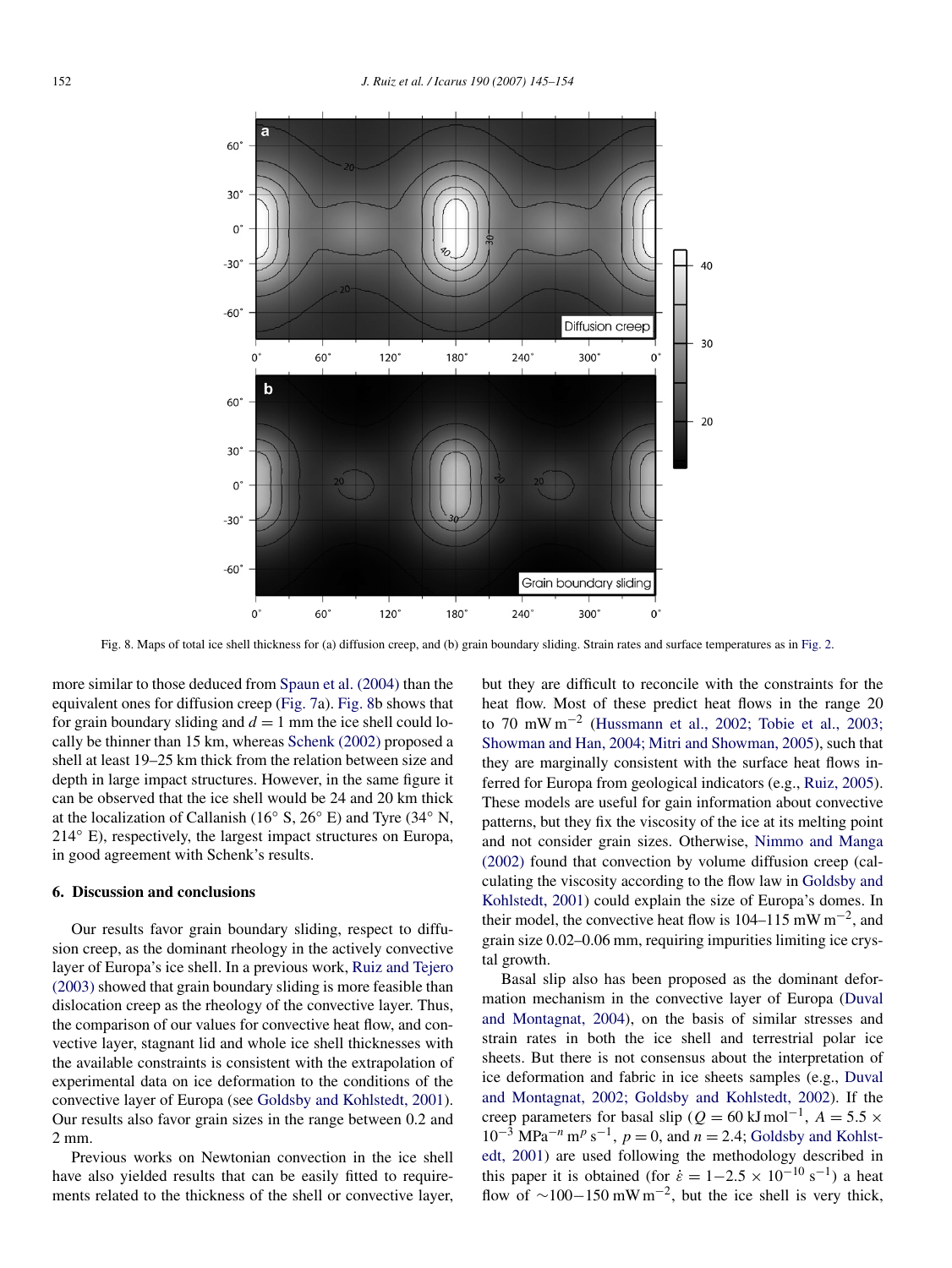<span id="page-8-0"></span> $\sim$ 105−170 km (the upper  $\sim$ 3−4 km corresponding to the stagnant lid), what does not seem convincing for Europa.

On the other hand, [Moore \(2006\)](#page-9-0) used a composite flow law (with contributions from volume and grain boundary diffusion creep, grain boundary sliding, basal slip and dislocation creep) for water ice proposed by Goldsby and Kohlstedt (2001), obtaining volume diffusion creep as the dominant rheology of the actively convective layer, whose thickness is greater than ∼16 km. For grain sizes smaller than 1 mm, heat flow approached  $\sim$ 100 mW m<sup>-2</sup> (see their [Fig. 3\)](#page-4-0), but shell thickness varied considerably depending on grain size. These results are very interesting, but that work does not take into account the effect of tidal stresses on non-Newtonian flow mechanisms [see [McKinnon \(1999\)](#page-9-0) and Section [3\]](#page-2-0). If tidal straining is introduced in the composite flow law of Goldsby and Kohlstedt (2001) (correcting the diffusion creep flow law according to Barr and Pappalardo, 2005), then for  $\dot{\epsilon} = 1-2.5 \times 10^{-10} \text{ s}^{-1}$  and  $T = 260$  K (a typical temperature for the convective interior; [McKinnon, 1999\)](#page-9-0), it gives that grain boundary sliding dominates over diffusion creep for grain sizes larger than 0.2 mm (and over dislocation creep for grain sizes under ∼1*.*5–2 mm; 0.2–2 mm is similar to the preferred grain size range obtained in the present work for convection on Europa's ice shell by grain boundary sliding).

Dynamic recrystallization in convective layers of icy satellites could affect the distribution of grain sizes. This effect is poorly known, but preliminary works suggest that grain sizes in equilibrium with convection in icy satellites could vary largely, both vertically and laterally, and to be relatively large, between one millimeter and several centimeters (Barr and McKinnon, 2006; Tobie et al., 2006). These works do not account for the effect of tidal stresses: if tidal stresses in the ice shell of Europa, typically of ∼0*.*1 MPa [\(Greenberg et al., 1998\)](#page-9-0), are considered, the grain size in dynamic equilibrium would be ∼4 mm (Barr and McKinnon, 2006). These grain sizes are mostly beyond the preferred range obtained by the present study for grain boundary sliding, and implies freezing of the entire water crust for diffusion creep. This suggest grain sizes not in dynamic recrystallization equilibrium (maybe due to the presence of impurities), at least at the time when the geological features used as heat flow indicators were formed, although further research is need.

In the calculations presented here, we only took into account the physical properties of water ice. Although the presence of salts or other substances could affect the thermal (e.g., [Prieto-](#page-9-0)[Ballesteros and Kargel, 2005\)](#page-9-0) or rheological properties of the ice (Durham et al., 2005), it is not clear whether these substances occur in sufficient amounts to produce important effects; for example, Durham et al. (2005) found the flow of ice mixed with up to 20% mirabilite (a substance possibly close to some of the hydrated magnesium salts that could exist in Europa's ice shell) is practically indistinguishable of the pure water ice flow. Moreover, the ice shell of Europa could be heterogeneous [see [Nimmo et al. \(2005\)](#page-9-0) and references therein], with temporal and local variations in the dominant rheology of the convective layer, perhaps in relation to changes in grain size or non-ice components abundance. This could explain, for instance, the low heat flow between 24 and 35 mW m<sup>-2</sup> deduced from the effective elastic thickness of the lithosphere in the area close to the Cilix crater [\(Nimmo et al., 2003;](#page-9-0) [Ruiz, 2005\)](#page-9-0). Thus, the results of current convection models should be interpreted in a general manner whereas future refinements are performed.

### **Acknowledgments**

The authors thank the comments from two anonymous reviewers. J.R. was supported by a Contract I3P with the CSIC, financed for the Fondo Social Europeo. J.A.A.G. was supported by a grant of the Universidad Complutense de Madrid. N.S. was supported by a contract of the Programa Juan de la Cierva of the Spanish Ministerio de Educación y Ciencia.

### **References**

- Anderson, J.D., Schubert, G., Jacobson, R.A., Lau, E.L., Moore, W.B., Sjogren, W.L., 1998. Europa's differentiated internal structure: Inferences from four Galileo encounters. Science 281, 2019–2022.
- Barr, A.C., McKinnon, W.B., 2006. Convection in icy satellites with selfconsistent grain size. Lunar Planet. Sci. 37. Abstract 2130.
- Barr, A.C., Pappalardo, R.T., 2005. Onset of convection in the icy Galilean satellites: Influence of rheology. J. Geophys. Res. 110, [doi:10.1029/](http://dx.doi.org/10.1029/2004JE002371) [2004JE002371](http://dx.doi.org/10.1029/2004JE002371). E12005.
- Barr, A.C., Pappalardo, R.T., Zhong, S., 2004. Convective instability in ice I with non-Newtonian rheology: Application to the icy Galilean satellites. J. Geophys. Res. 109, [doi:10.1029/JE002296](http://dx.doi.org/10.1029/JE002296). E12008.
- Budd, W.F., Jacka, T.H., 1989. A review of ice rheology of ice sheet modeling. Cold Reg. Sci. Technol. 16, 107–144.
- Cassen, P.M., Peale, S.J., Reynolds, R.T., 1982. Structure and thermal evolution of the Galilean satellites. In: Morrison, D. (Ed.), Satellites of Jupiter. Univ. of Arizona Press, Tucson, pp. 93–128.
- Chizhov, V.E., 1993. Thermodynamic properties and thermal equation of state of high-pressure ice phases. Prikl. Mekh. Tekh. Fiz. (Engl. transl.) 2, 113– 123.
- de Pater, I., Lissauer, J.J., 2001. Planetary Sciences. Cambridge Univ. Press, Cambridge.
- Deschamps, F., Sotin, C., 2001. Thermal convection in the outer shell of large icy satellites. J. Geophys. Res. 106, 5107–5121.
- Dombard, A.J., McKinnon, W.B., 2006. Folding of Europa's icy lithosphere: An analysis of viscous-plastic buckling and subsequent topographic relaxation. J. Struct. Geol. 28, 2259–2269.
- Durham, W.B., Stern, L.A., 2001. Rheological properties of water ice— Applications to satellites of the outer planets. Annu. Rev. Earth Planet. Sci. 29, 295–330.
- Durham, W.B., Stern, L.A., Kubo, T., Kirby, S.H., 2005. Flow strength of highly hydrated Mg- and Na-sulfate hydrate salts, pure and in mixtures with water ice, with application to Europa. J. Geophys. Res. 110, [doi:10.1029/2005JE002475.](http://dx.doi.org/10.1029/2005JE002475) E12010.
- Duval, P., Montagnat, M., 2002. Comment on "Superplastic deformation of ice: Experimental observations" by D.L. Goldsby and D.L. Kohlstedt. J. Geophys. Res. 107, [doi:10.1029/2002JB000946](http://dx.doi.org/10.1029/2002JB000946). 2082.
- Duval, P., Montagnat, M., 2004. The rheology of ice at low stresses: Application to the behavior of ice in the europan shell. In: Europa's Icy Shell Conf. Abstract 7001.
- Duval, P., Ashby, M.F., Anderman, I., 1983. Rate-controlling processes in the creep of polycrystalline ice. J. Phys. Chem. 87, 4066–4074.
- Freeman, J.L., Moresi, L., May, D.A., 2006. Thermal convection with a water ice I rheology: Implications for icy satellite evolution. Icarus 180, 251–264.
- Goldsby, D.L., Kohlstedt, D.L., 2001. Superplastic deformation of ice: Experimental observations. J. Geophys. Res. 106, 11017–11030.
- Goldsby, D.L., Kohlstedt, D.L., 2002. Reply to comment by P. Duval and M. Montagnat on "Superplastic deformation of ice: Experimental observations". J. Geophys. Res. 107, [doi:10.1029/2002JB001842.](http://dx.doi.org/10.1029/2002JB001842) 2313.